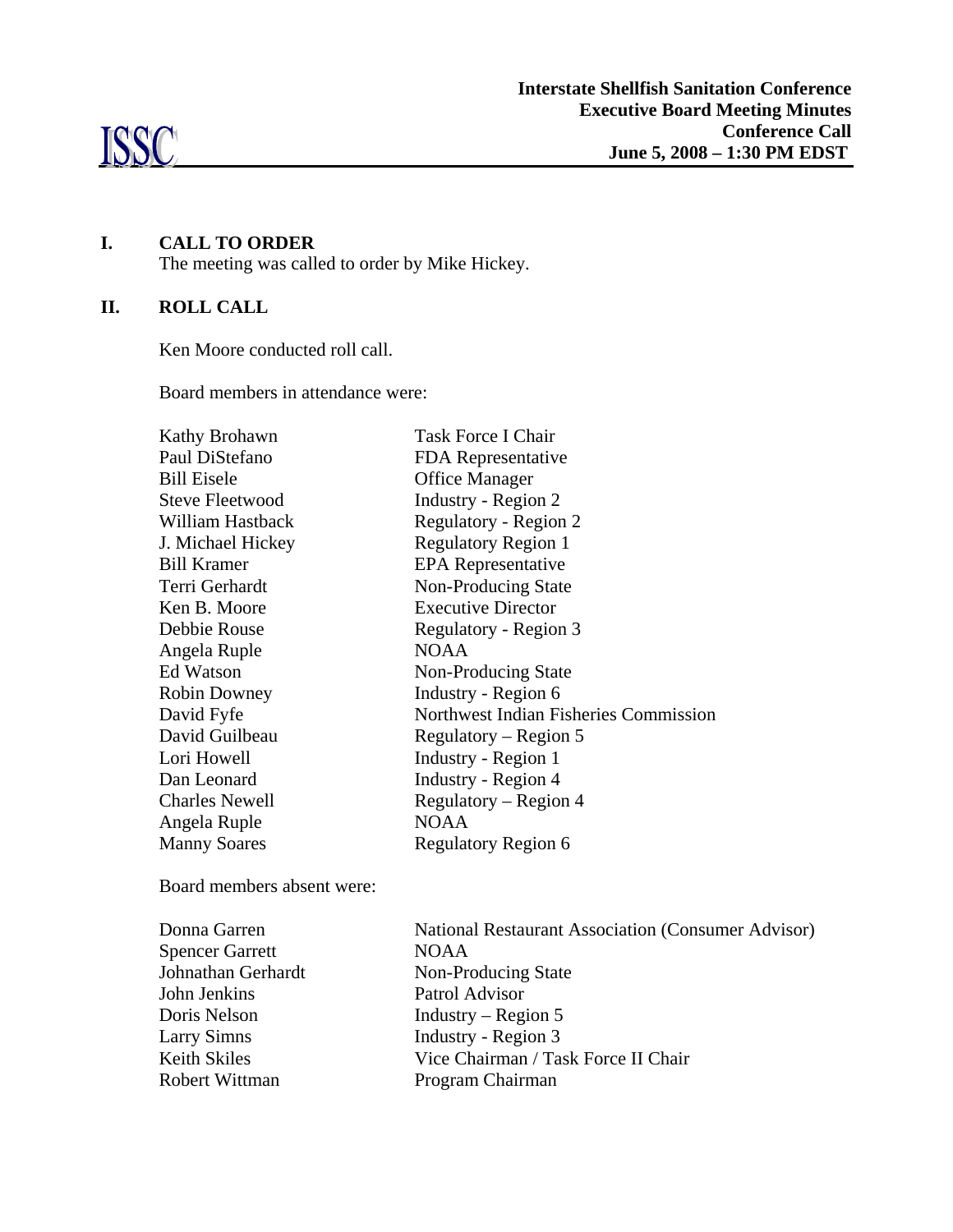#### **III. APPROVAL OF AGENDA**

 A motion was made by Lori Howell and seconded by Bill Kramer to approve the Agenda. The motion carried with a voice vote.

## **IV. AGENDA ITEM FOR DISCUSSION**

## **FDA** *Vp* **Control Plan Guidance Template**

Lori Howell advised that the appointed work group recommended approval of the FDA *Vp* Control Plan Template as revised:

A. Triggers

 A plan for an area(s) or a state must include control measures for the month(s) in which:

- 1. The total number of *Vp* illnesses is two or more in a three (3) year period; or
- 2. The area was epidemiologically linked to an outbreak within the prior five (5) years and the plan must also apply to the period 30 days prior to the first day of harvest of the outbreak and 30 days after the last day of harvest associated with the outbreak; or
- 3. The risk per serving exceeds  $1x10^{-5}$  (one in  $100,000$  servings). Risk is calculated as shown in the FDA Risk Assessment However, it is recognized that because of the uncertainty associated with the Risk Assessment a predicted risk of 1 x 10<sup>-4</sup> may in fact represent an actual risk as low as 1 x 10<sup>-</sup> 5.
- 4. The average water temperatures representative of harvesting conditions meet or exceed 60°F for states bordering the Pacific Ocean and 81°F for states bordering the Gulf of Mexico and Atlantic Ocean (New Jersey and south). See exemption in proposal 07-202 in summary of actions (to be incorporated into the 2007 NSSP Model Ordinance as Chapter II.@.05.B.2.); or The regulatory authority to administer this plan is: (To be filled in by the

Authority)

The term refrigeration is storage in a container that is capable of dropping and maintaining ambient air temperature of 45°F (7.5°C).

- B. Control Measures
	- 1. Post harvest processing (PHP).
	- 2. Closing the area to oyster harvest.
	- 3. Restrict oyster harvest to product labeled "For Cooking Only.
	- 4. Limit time from harvest to refrigeration to no more than five (5) hours or other times based on modeling and sampling in consultation with FDA.
	- 5. Limit time from harvest to refrigeration such that levels of total Vp after completion of cooling to 60° F do not increase more than 0.75 log from levels at harvest. Calculations for 0.75 log increase can be based on the table as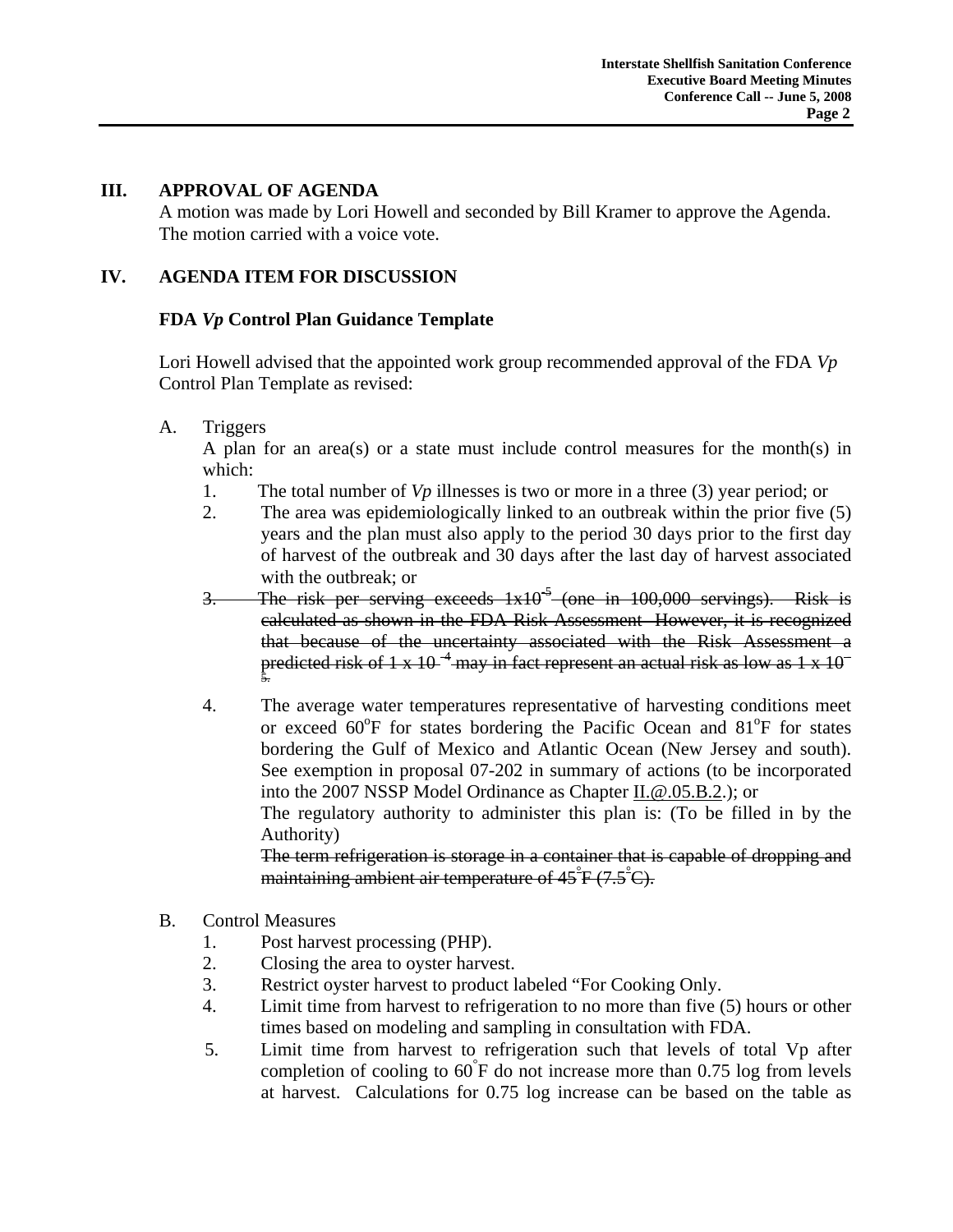shown below or based on validation studies. The authority may use the FDA Risk Assessment to determine the initial "at harvest" levels.

- 6. The term refrigeration is storage in a container that is capable of dropping and maintaining ambient air temperature of  $45\text{ }^{\degree}F$  (7.5 $\text{ }^{\degree}C$ ).
- 7. Other control measures based on appropriate scientific studies
- C. Plan Effectiveness
	- 1. Post Harvest Processing.

Conduct end product testing consistent with PHP verification protocol as provided in the NSSP Guide for the Control of Molluscan Shellfish. Test results shall demonstrate the level of total *Vp* in the final product does not exceed the average levels found in the area at times of the year the state had determined *Vp* illness is not reasonably likely to occur. Data may be shared between states or other entities as may be appropriate considering the characteristics of the harvest area(s), such as temperature, hydrological patterns, etc. In the absence of such state data, use 100/gm for the Pacific and 1000/gm for the Atlantic/Gulf as provided in the FDA Risk Assessment. In the FDA risk assessment, these levels correspond to a risk of  $1x10^{-5}$ .

Note: These levels are significantly higher than those allowed in validation/verification to non-detectable. Labeling for added safety would not be permitted unless the lower levels were reached.

- 2. Closing the area to oyster harvest. Issue a legally binding closure order(s). Conduct Patrol and maintain Patrol records for the area(s) in accordance with the NSSP MO requirements.
- 3. Restrict oyster harvest to product labeled "For Cooking Only" or "For PHP Only".

The authority must notify harvesters and dealers of those areas restricted to harvest "For Cooking Only" or "For PHP Only." Harvesters must include on the tag of all product harvested in these areas the statement "For Cooking Only" or "For PHP Only." Dealers must establish a "For Cooking Only" or "For PHP Only" labeling Critical Limit as part of their HACCP plan for receiving. A shipping Critical Control Point must include a "For Cooking Only" or "For PHP Only" labeling requirement.

- 4. Limit time from harvest to refrigeration to no more than five (5) hours or other times based on modeling and sampling in consultation with FDA. State restriction orders, harvester records, dealer records, field records, storage records, harvester education/inspections, records of capable and operating refrigeration.
- 5. Limit time from harvest to refrigeration such that levels of total Vp after completion of cooling to  $60^{\degree}$ F do not increase more than 0.75 log from levels at harvest. Calculations for 0.75 log increase can be based on the table as shown below or based on validation studies. The authority may use the FDA Risk Assessment to determine the initial "at harvest" levels.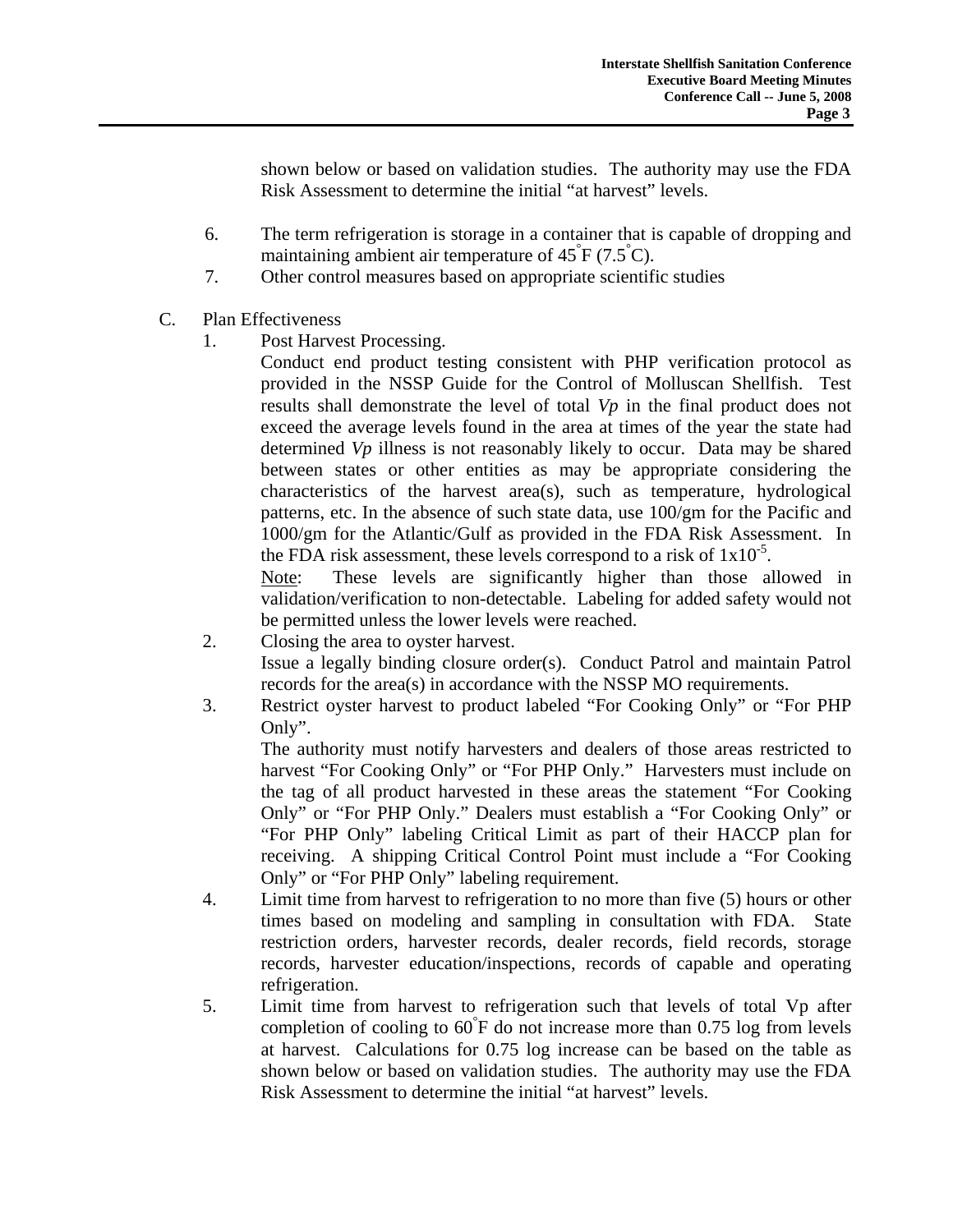- 6. The term refrigeration is storage in a container that is capable of dropping and maintaining ambient air temperature of  $45\text{ }^{\degree}F$  (7.5 $\text{ }^{\degree}C$ ).
- 7. Other control measures based on appropriate scientific studies.
- D. Plan Modification
- E. Cost Benefit Analysis (Optional)

Table xxx. Temperature specific Vp Growth rates and Doubling times for calculating cumulative growth based on hourly temperature observations.

| Oyster<br>Temperature<br>(degree F) | Growth rate<br>(logs/hr) | doubling time<br>(hrs) | Oyster<br>Temperature<br>(degree F) | Growth rate<br>(logs/hr) | doubling time<br>(hrs) |
|-------------------------------------|--------------------------|------------------------|-------------------------------------|--------------------------|------------------------|
| 50                                  | 0.008                    | 35.8                   |                                     |                          |                        |
| 51                                  | 0.011                    | 28.4                   | 76                                  | 0.147                    | 2.05                   |
| 52                                  | 0.013                    | 23.1                   | 77                                  | 0.156                    | 1.93                   |
| 53                                  | 0.016                    | 19.2                   | 78                                  | 0.165                    | 1.83                   |
| 54                                  | 0.019                    | 16.1                   | 79                                  | 0.174                    | 1.73                   |
| 55                                  | 0.022                    | 13.8                   | 80                                  | 0.183                    | 1.64                   |
| 56                                  | 0.025                    | 11.9                   | 81                                  | 0.193                    | 1.56                   |
| 57                                  | 0.029                    | 10.4                   | 82                                  | 0.203                    | 1.48                   |
| 58                                  | 0.033                    | 9.14                   | 83                                  | 0.213                    | 1.41                   |
| 59                                  | 0.037                    | 8.11                   | 84                                  | 0.224                    | 1.34                   |
| 60                                  | 0.042                    | 7.24                   | 85                                  | 0.235                    | 1.28                   |
| 61                                  | 0.046                    | 6.50                   | 86                                  | 0.246                    | 1.23                   |
| 62                                  | 0.051                    | 5.87                   | 87                                  | 0.257                    | 1.17                   |
| 63                                  | 0.056                    | 5.33                   | 88                                  | 0.268                    | 1.12                   |
| 64                                  | 0.062                    | 4.86                   | 89                                  | 0.280                    | 1.07                   |
| 65                                  | 0.068                    | 4.45                   | 90                                  | 0.292                    | 1.03                   |
| 66                                  | 0.074                    | 4.09                   | 91                                  | 0.304                    | 0.99                   |
| 67                                  | 0.080                    | 3.77                   | 92                                  | 0.317                    | 0.95                   |
| 68                                  | 0.086                    | 3.49                   | 93                                  | 0.330                    | 0.91                   |
| 69                                  | 0.093                    | 3.24                   | 94                                  | 0.343                    | 0.88                   |
| 70                                  | 0.100                    | 3.01                   | 95                                  | 0.356                    | 0.85                   |
| 71                                  | 0.107                    | 2.81                   | 96                                  | 0.370                    | 0.81                   |
| $\overline{72}$                     | 0.115                    | 2.63                   | $\overline{97}$                     | 0.383                    | 0.79                   |
| 73                                  | 0.122                    | 2.46                   | 98                                  | 0.397                    | 0.76                   |
| 74                                  | 0.130                    | 2.31                   | 99                                  | 0.412                    | 0.73                   |
| 75                                  | 0.139                    | 2.17                   | 100                                 | 0.426                    | 0.71                   |

Note: Growth rate (in  $\log s/hr$ ) = (0.01122\*Temp – 0.4689)^2

A motion was made by Bill Kramer and seconded by Bill Eisele to adopt the FDA *Vp* Control Plan Template.

o Charles Newell noted that A. 4. should now read A. 3.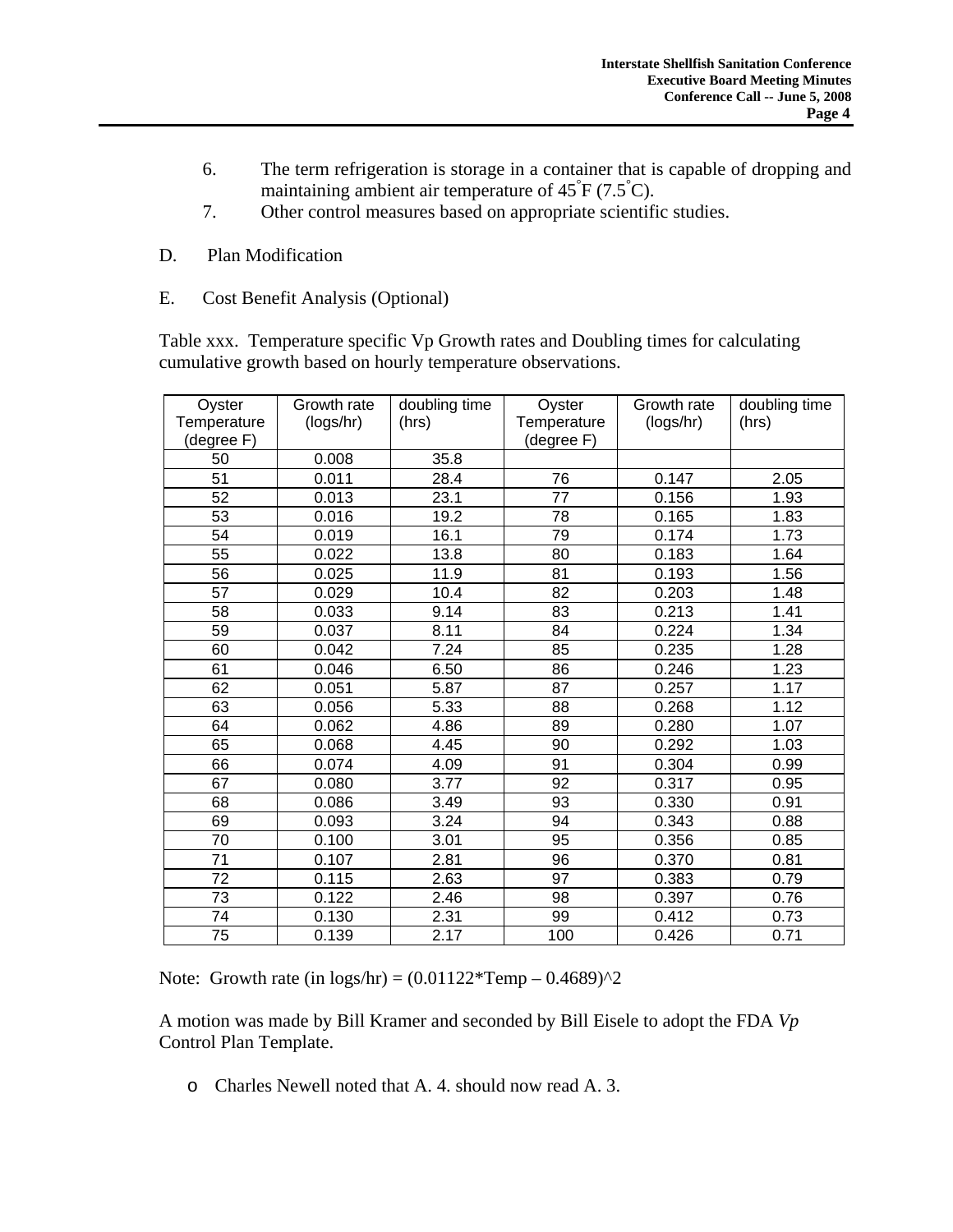- o Comments were received by Paul DiStefano. FDA disappointed the risk level was taken out of the document. FDA is willing to go along with the revised document. FDA, through the specialists, will be working with the States.
- o Ken Moore recommended that the Board agree to have FDA report its findings and progress at the Fall Board meeting.

Robin Downey made a motion for a friendly amendment, which Lori Howell accepted, and seconded by Kathy Brohawn, to make editorial edits as follows:

- o C. Plan Effectiveness **as Demonstrated by:**
- o C. 4. Limit time from harvest to refrigeration to no more than five (5) hours or other times based on modeling and sampling in consultation with FDA. **Compliance may be documented by** State restriction orders, harvester records, dealer records, field records, storage records, harvester education/inspections, records of capable and operating refrigeration.

After a brief discussion, Steve Fleetwood made a motion to eliminate the five (5) hour requirement in B. 4. and C. 4. which was seconded by Bill Eisele for discussion purposes.

In response to Charles Newell, Paul DiStefano confirmed that the Plan does not require anything less than five (5) hours.

A further discussion ensued and it was determined that the motion was out of order due to Conference approval of Proposal 07-202 at the 2007 Biennial Meeting which included the five (5) hour requirement. Ken Moore explained the reason the motion is out of order is because the Executive Board can only act on behalf of the Voting Delegates of the Conference when their action is consistent with the intent of the Voting Delegates and it is clear the Voting Delegates intended for this requirement to be five (5) hours.

The motion to approve the amended *Vp* Control Plan Template passed with a voice vote by the Board.

## **Board Action (VMC Recommendations)**

Lori Howell made a motion, seconded by Ed Watson, to adopt suggested changes in the VMC report below after reconsideration of its action at the April 3, 2008, meeting in St. Louis.

- A. Request Martha Iwamoto and Marc Glatzer to review the cases included in the baseline and provide COVIS form information to the Vv Illness Review Work Group. The work group will complete the "Criteria for Including Vv Cases in Illness Reduction Calculations and Determining Source States."
- B. Request FDA to provide a Vv Refrigeration Illness Reduction Refrigeration Curve.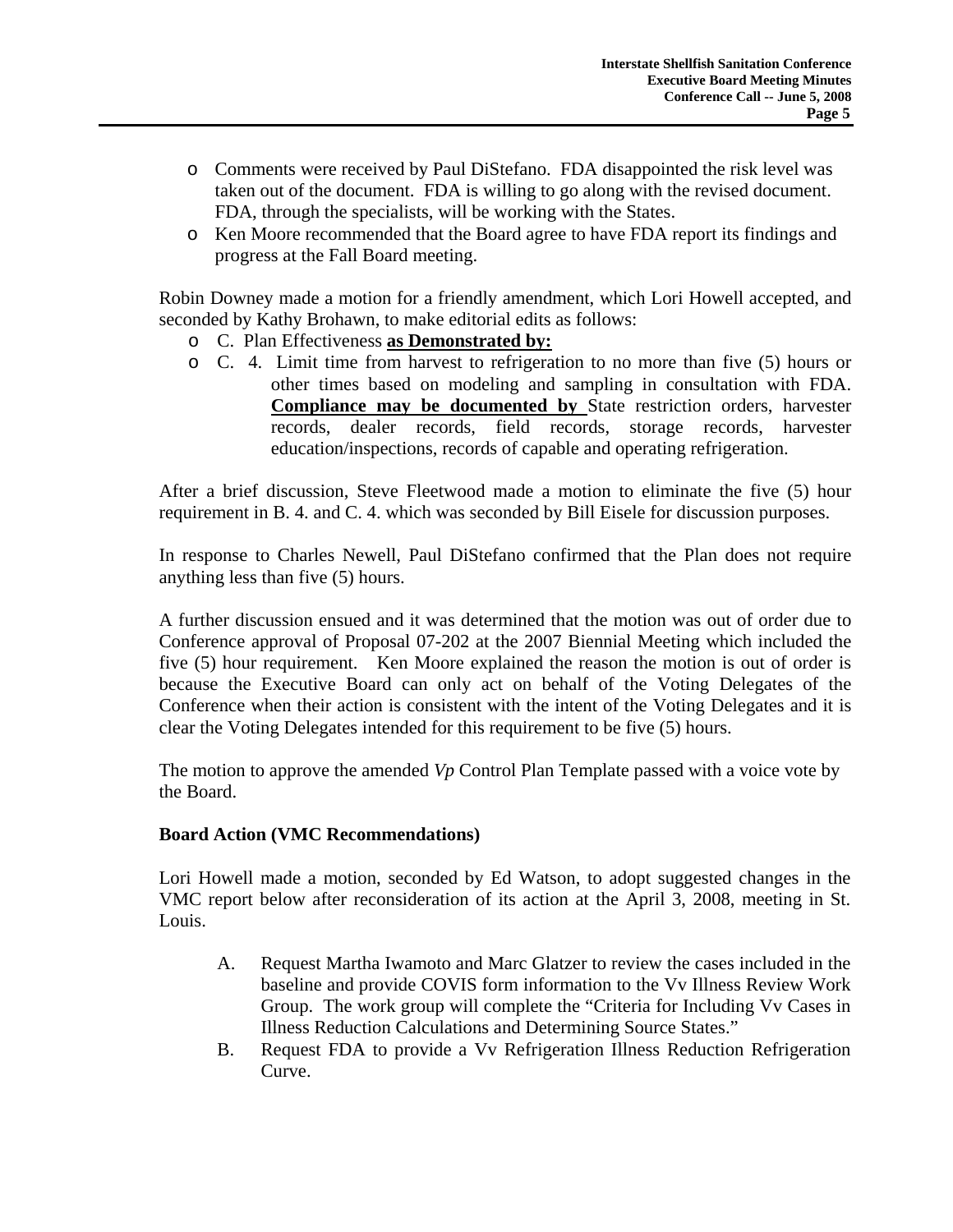- C. That Source States must have *Vv* Illness Reduction Plans (Vibrio Management Plans) authorized and in place so that controls become effective on May 1, 2010.
- D. Source States shall submit, no later than August 15, 2008, their Action Plans
- for implementing their Vibrio vulnificus Management Plans. The plan submitted by the state shall include what actions will be taken for various levels of illness rate reduction to achieve the goal.
- E. Accept the recommendations of the Vibrio Education Subcommittee as follows:
	- 1. Continue its efforts to improve and enhance *Vv* education.
	- 2. Request Flying Fish provide additional information to enable the Subcommittee to analyze the impact of Online Vv Education Course offering.
	- 3. Expand the Subcommittee's charge to include communication of information to retailers and consumers as well as harvesters and dealers.
	- 4. Prepare a DVD and brochure to communicate information to harvesters, dealers, retailers, and consumers regarding risks associated with post harvest growth of *Vibrio parahaemolyticus*.
- F. Adopt interim guidance, as amended by the Board, for use by state authorities in developing and by FDA in evaluating *Vp* Control Plans.

 "Reasonably likely to occur" as referred to in Proposal 07-202 may be determined by utilizing:

- 1. A risk **evaluation** assessment as described in **Proposal 07-202** the *Vp* Control Plan Template (with the understanding that ISSC has not adopted nor endorsed the FDA *Vp* Risk Assessment); or
- 2. The risk factor decision tree **under development by the VMC** using the risk factors included in Proposal 07-202; or
- 3. Other approaches approved by the State Authority that provide at least an equivalent level of protection and reduce the risk so that it no longer constitutes an annual occurrence.
- 4. Appoint a work group to further develop No. 2.
- G. Adopt the **amended** *Vp* Control Plan Template (attached).
- H. In order to assist with implementation of the *Vp* Control Plan Template C. 1., authorize the Validation/Verification workgroup convene to quickly develop a protocol that firms or states can use this summer to implement this aspect of the *Vp* Control Plan.
- I. Approve the following recommendation:

 The VMC recognizes that without additional action there is near statistical certainty that the *Vv* illness reduction goals will not be reached. The VMC recognizes that the *Vp* Control Measures that will be taken by the source states consistent with the provisions of Proposal 07-202 and the interim guidance will reduce the risk of *Vv* illness by an estimated 10-15%. The VMC finds that this is an appropriate step and thus, no additional *Vv* control measures are necessary at this time.